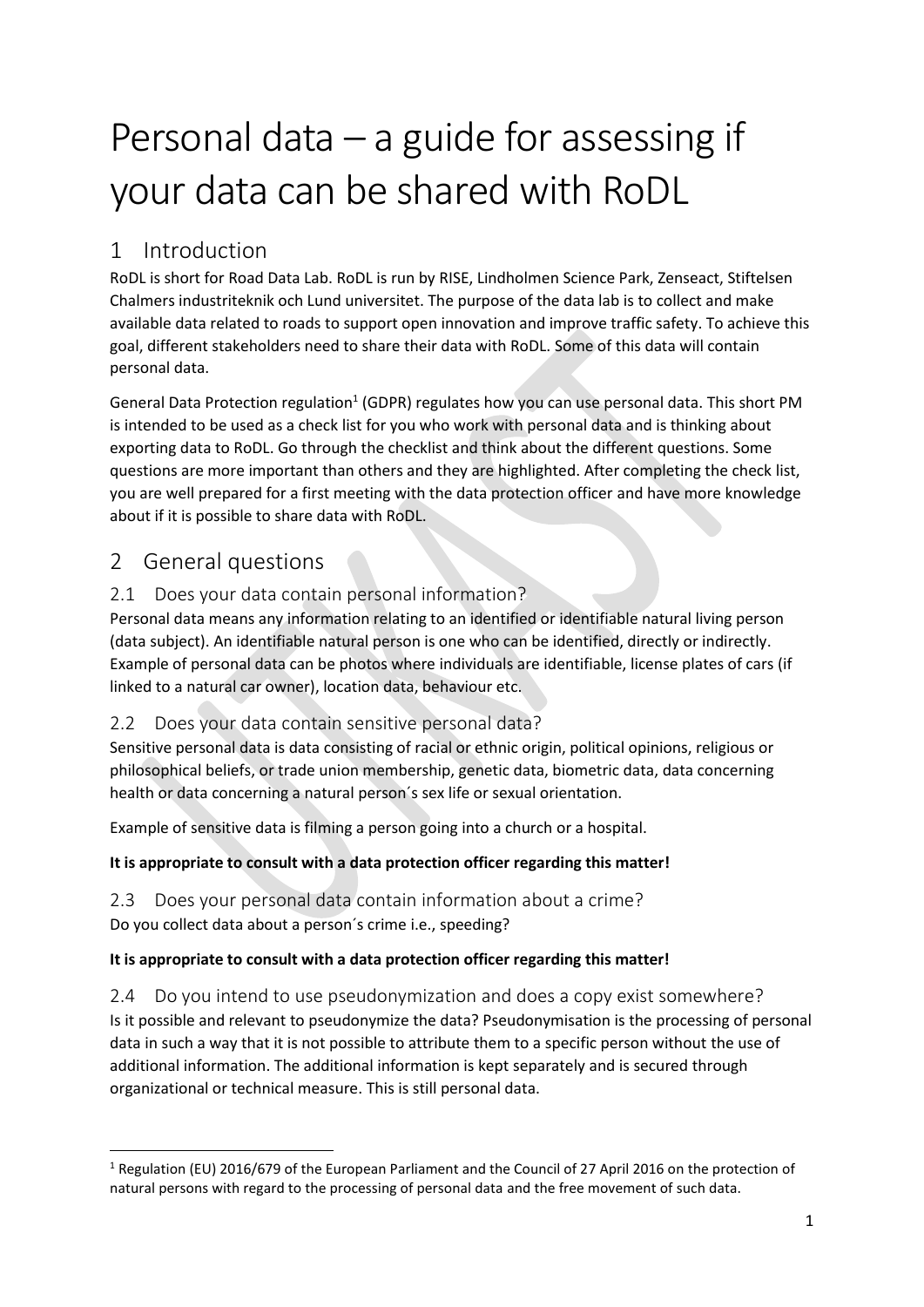#### **It is appropriate to consult with a data protection officer regarding this matter!**

#### 2.5 What is not personal data?

Data that has not originally related to an identified or identifiable natural person i.e., solar storm.

Is it possible and relevant to anonymize the data? Data which were initially personal data but were later made anonymous is not personal data. But how will you make sure that your anonymized data do not again turn into personal data?

#### **It is appropriate to consult with a data protection officer regarding this matter!**

#### 2.6 What is your purpose?

Purpose is very important, and you need to think it through. The purpose cannot be too open i.e., my purpose is to do research (not good enough). You must make your purpose much more detailed i.e., my purpose is to do research about traffic safety in order to save lives (good enough).

Can you justify your purpose (ethics etc)?

Very important, remember you can't change the purpose later on. For example, you collect personal data for the purpose of traffic safety and then you realise two years later that your data could be used for traffic planning. If traffic planning is not one of your original purpose you can't do it. Again – you must think of all kinds of possible purpose before you start collecting data.

Very important – if you export/import personal data the purpose must be the same through the whole chain. RoDL is about traffic safety research. If you don´t have research as a purpose when you are collecting your data, you can´t export the data to RoDL.

#### **It is appropriate to consult with a data protection officer regarding this matter!**

2.7 Data processing of personal data – every second counts

Note what every processing of personal data counts (collect, save, delate, copy etc). Even if it is just for one micro secund.

#### 2.8 How will you protect your data (technic and organisation)?

You need to protect your data i.e., fire, misuse, hackers. You must work with technical safety (i.e., firewalls) but also safety within your organisation (i.e., who can access the data).

What levels of security do you need?

Who will you share your personal data with?

#### **It is appropriate to consult with a data protection officer regarding this matter.**

#### 2.9 Who will be personal data controller?

Personal data controller is responsible for the processing of personal data. This is normally a company and not a natural person. Personal data controller decides the purpose and how to protect the data technical and organisation. If somethings go wrong – personal data controller has to pay penalty fee.

#### 2.10 Will you use personal data assistant?

This is a subcontractor and your agreement with the subcontractor must handle how to deal with your personal data.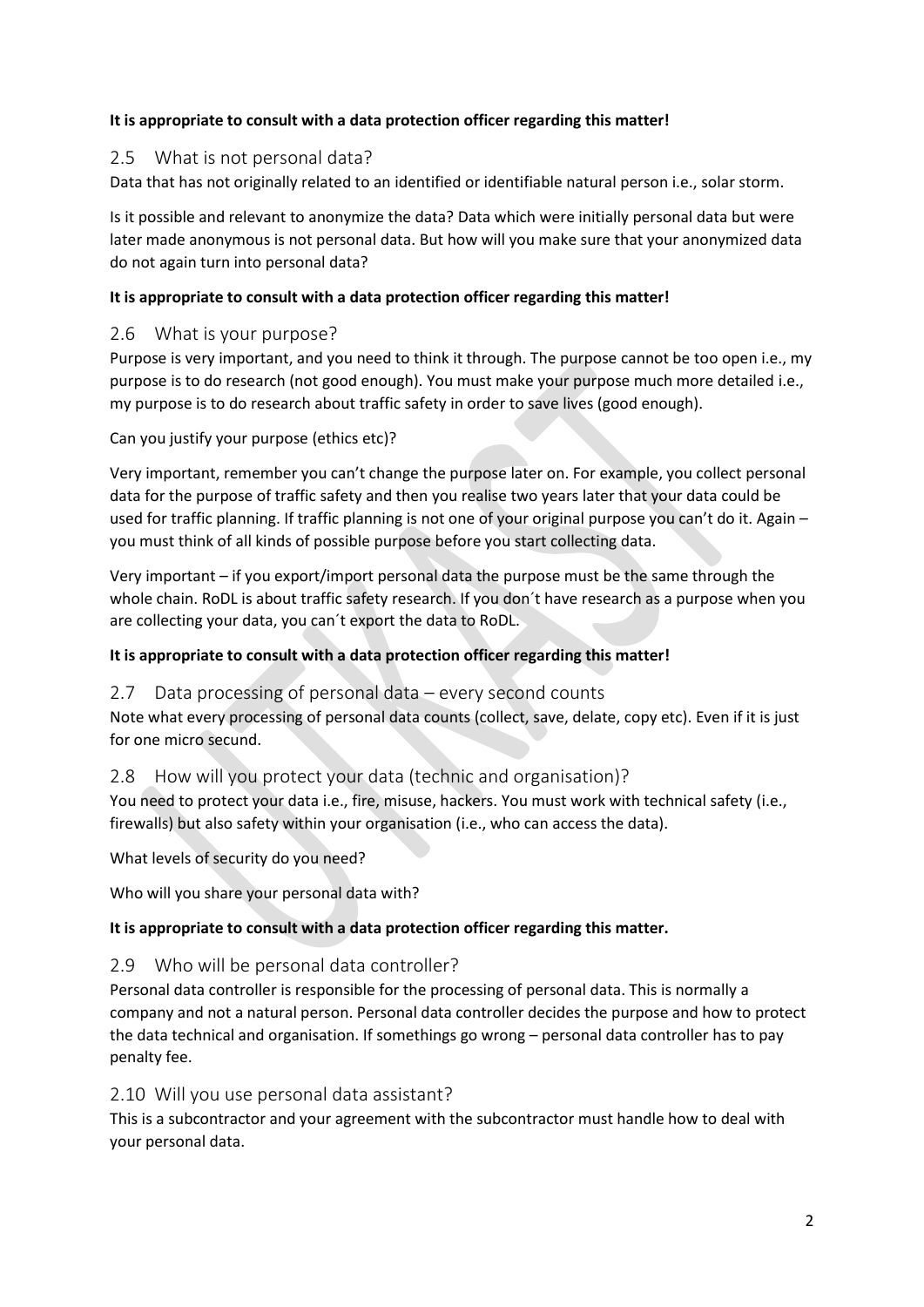#### 2.11 Who is data protection officer?

Personal data controller decides who will be data protection officer.

#### 2.12 Who will you share the personal data with?

You must know if you share the personal data with a 3<sup>rd</sup> party.

#### 2.13 For how long time do you need the data?

For how long time can you justify that you need the data? If you don't need the data anymore you must delete it.

2.14 How much personal data do you intend to work with? Less is more. You can't collect everything. Instead, you need to justify the amount of data you collect.

#### 2.15 Where is your server located?

You can only store personal data within EU/EES (with a few exceptions). Do you know where your data is stored?

#### **If you don't know where your server is located, it is appropriate to consult with a data protection officer regarding this matter.**

#### 2.16 Can you work with consent?

You need to have a legal ground to work with personal data. One legal ground is consent. Can you ask a person if it is okay to collect his/her personal data? This is the best legal ground if you can use it. But sometimes it is impossible to work with consent i.e., an autonomous vehicle films persons on the streets. You can't stop the car and ask every person if it is okey to take photos of them.

#### **If you are collecting data in an employment relationship, is it appropriate to consult with a data protection officer regarding this matter!** It is tricky to work with consent and employees.

#### 2.17 Can you work with agreement?

You need to have a legal ground to work with personal data. One legal ground is agreement between you and the person i.e., to send a bill to someone you need his/her personal data. But again, sometimes it is impossible to ask people about entering into an agreement.

#### 2.18 Can you work with legitimate interest?

You need to have a legal ground to work with personal data. One legal ground is legitimate interest (balancing of interest). If you can't use any other legal grounds this is your last resort (but agencies can't use this legal ground).

To use this legal ground, you must think of the principle of proportionality. Think of a scale. Is your interest of collecting personal data more important compared to a person´s right to privacy?

#### **It is appropriate to consult with a data protection officer regarding this matter.**

#### 2.19 How will you work with quality of your data?

Personal data must be correct, and you must be able to correct the personal data if it is wrong. Can you update your data?

#### 2.20 Is your data searchable?

The person, what you have collected personal data about, has certain rights. How will you live up to whose rights? Data subjects can i.e., ask for the data to be erased, to be corrected, to have access